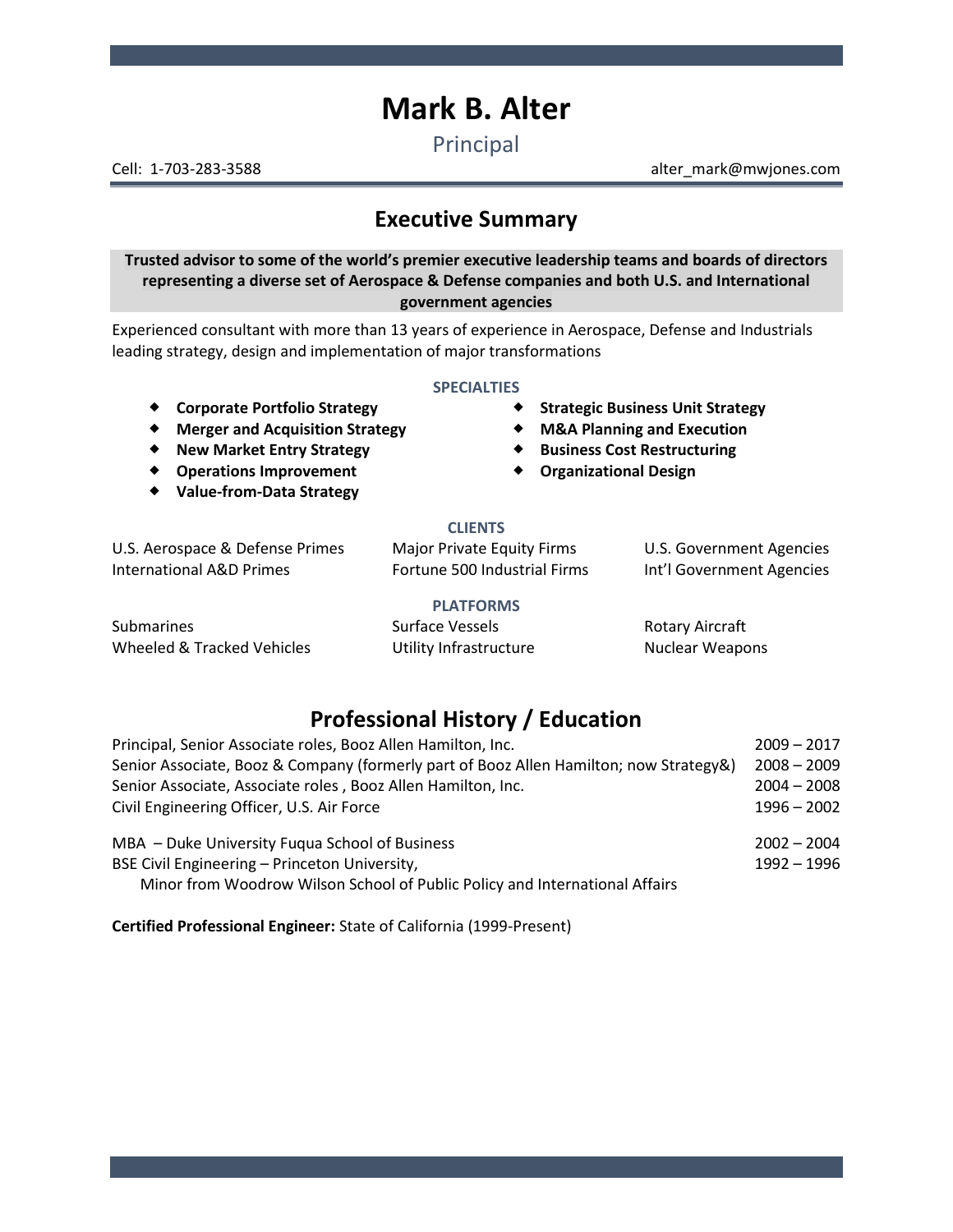# **MARK B. ALTER – SAMPLE CLIENT ENGAGEMENTS**

Mr. Alter is a Principal at MW JONES & COMPANY INC based in Reston, Virginia. Currently, Mr. Alter is leading MW JONES & COMPANY's project delivery to the U.S. Aerospace, Defense and Industrials (ADI) market segments focusing on Strategy, Business Restructuring, Operations Improvement and Valuefrom-Data.

## *Corporate Portfolio Strategies*

- For a group of nation-wide and regional electric utilities, developed a supply-demand model for the next decade. The tool allowed them to weigh decisions for building, operating, and disposing their generation assets under a variety of scenarios, including fuel prices and regulatory constraints. The tool allowed the corporations to develop a portfolio strategy, including the recommendation for the optimal plant type for meeting new marginal demand.
- **•** For a Tier 1 global automotive supplier, reviewed their portfolio of products to identify which businesses they should retain, which they should invest in, and where they should divest. Analysis included both the competitive market dynamics of the products, and the company's relative competitiveness, their "right-to-win", and internal investment hurdles.
- For a U.S. government agency, performed an assessment of their facility footprint and recommended the optimal capital reinvestment plan to meet their forecasted manufacturing demands over the next 20 years. Options included greenfield development, expansion of existing facilities, and risks of maintaining status-quo operations.

### *Strategic Business Unit (SBU) Strategies*

- For a global industrial manufacturer, reviewed their product portfolio in building controls and airconditioning to identify opportunities within a market segment. Identified customer purchasing behaviors and selection criteria and evaluated the client's performance and features relative to competitors to improve product positioning and sales force structure.
- For a global industrial conglomerate, conducted a global market assessment across the entire value chain. Reviewed their product portfolio in water treatment and controls for competitiveness and profitability. Identified product or market segment opportunities as well as identifying cost reduction opportunities that would make its overall portfolio of products more profitable and pricecompetitive.
- For an industrial manufacturer, evaluated the business strategy for a new product launch for predictive maintenance. Interviewed potential customers to assess potential adoption rates, recommended design changes to the product to provide the most useful offerings and features for the product to appeal to target customers.

### *Merger and Acquisition Strategy*

• Conducted a search of potential acquisition targets amongst Tier 1 component suppliers and repair service yards in the rail industry. Screened candidates against financial criteria, strategic fit, and business synergies for corporate client.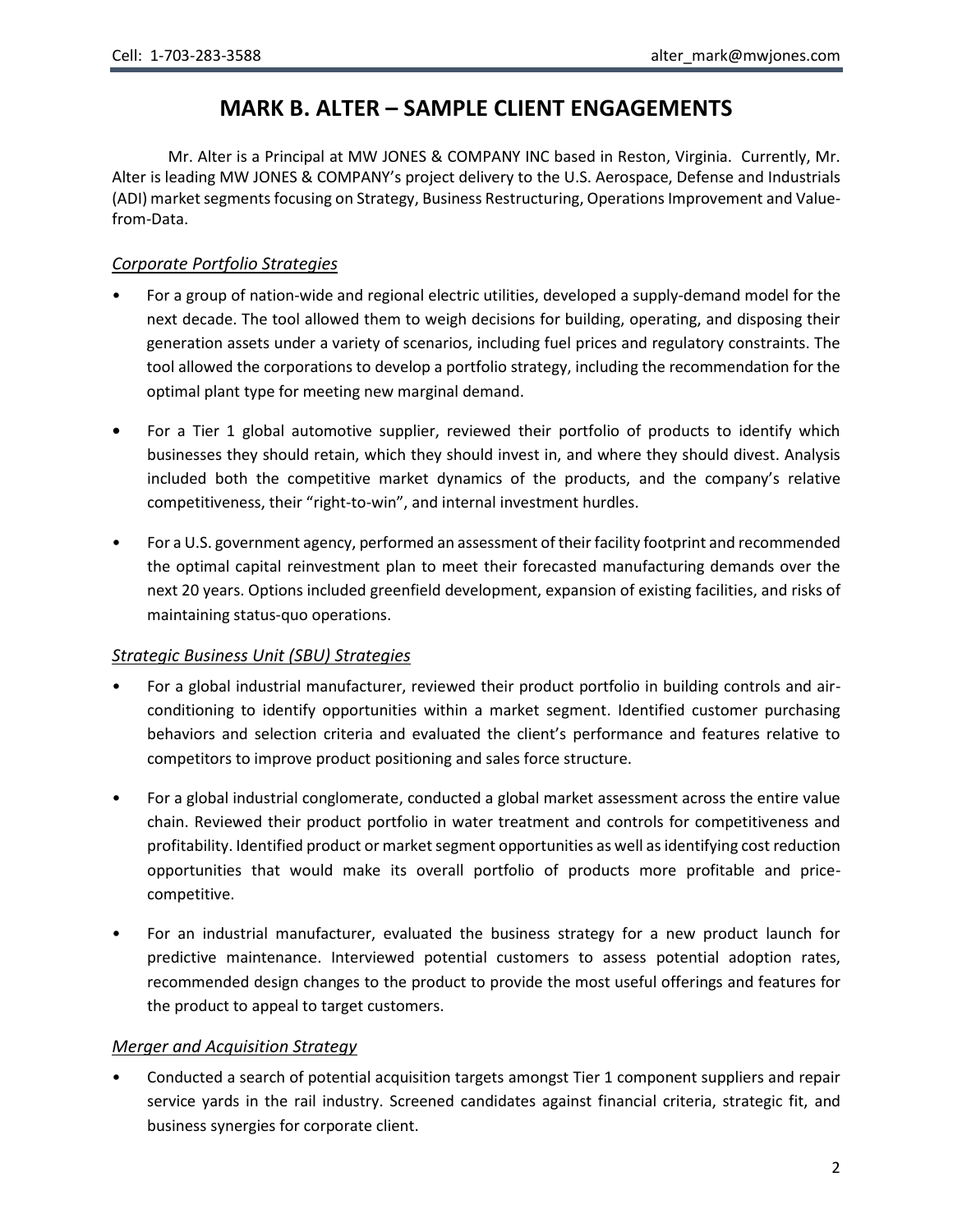- Conducted a search of potential acquisition targets amongst water / waste treatment technology solutions providers. Screened candidates against financial criteria, strategic fit, and business synergies.
- Performed more than half a dozen pre-acquisition due diligence studies on behalf of major private equity firms and corporations, including:
	- A major shipbuilder
	- An international defense software company
	- International railroad infrastructure, rail equipment, and parts suppliers
	- A global liquid fuels equipment, parts, and services provider

## *M&A Planning & Execution*

- Designed and implemented an innovative cost restructuring program for two major nuclear weapons production sites within the DOE/NNSA complex to significantly reduce future Operations and Maintenance (O&M) spending (~\$3.3 billion) using a post-merger value-creation framework to create one-site economics across both sites. Total value of the contract award was \$23 billion, if all options executed.
- Supported the merger of two global building systems companies. Reviewed product portfolios, sales forces, and manufacturing / service operations for rationalization. Businesses were successfully merged within 120-day timeline and target savings from synergy achieved.
- **•** Led a Post-Merger Integration team for a global petrochemical enterprise that rolled up eight different companies within an eight-month period. Mapped existing sales-to-cash and procure-topay processes for each organization, developed interim and long-term process adjustments to incorporate new entities into parent operations without risk to on-going business. Developed standardized and tailored checklists for each migration, and managed multiple client teams' progress through an integrated project schedule.
- *•* Led post-merger integration of a health product manufacturer and a health products distributor covering the U.S. nationally. Worked with C-suite to redesign the new corporation to safely deconflict business operation functions and to merge supporting functions into a more efficient corporate core. Reviewed product portfolio to identify overlap and recommend changes needed to distribution catalogue. Identified over 20% savings reductions to combined corporation's costs.

### *New Market Entry Strategies*

- Developed market growth strategies for a government communications-solutions provider. Evaluated and estimated market size of multiple adjacent opportunities. Identified potential alliances / business partners to augment required capabilities or offerings. Recommended prioritized actions to seize opportunities for U.S. and European markets.
- Created market growth strategies for the Board of an Engineering, Procurement, and Construction (EPC) / infrastructure products company. Evaluated and estimated market size of multiple adjacent opportunities. Identified potential alliances / business partners to augment required capabilities or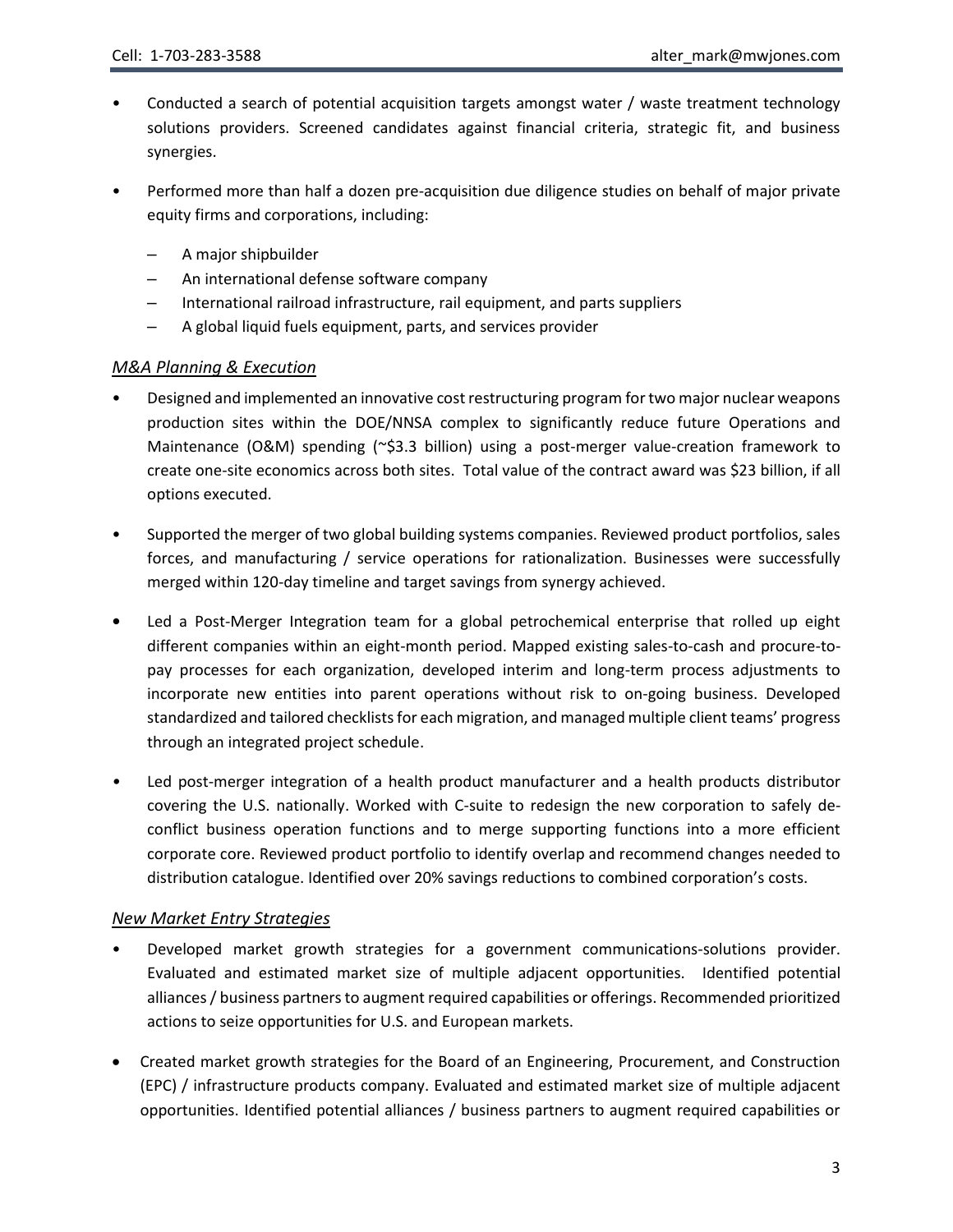offerings. Recommended prioritized actions to seize opportunities for North and South American markets.

• Developed market growth strategies for the Board of a financial services company. Evaluated existing capabilities and identified multiple adjacent opportunities. Estimated market size for the most promising opportunities and enumerated skills and capabilities required to effectively compete in these new areas.

#### *Business Cost Restructuring*

- In conjunction with U.S. Navy and shipbuilder, reviewed ship design to identify opportunities for reducing direct labor, material, and overhead cost using the Design for Affordability (DfA) platform. Reviewed maintenance / inspection events to be able to reduce the number of scheduled depotlevel maintenance planned over its lifecycle. The platform's total lifecycle cost savings were over \$1B.
- For a major U.S. shipbuilder, reviewed ship design to identify opportunities for reducing direct labor, material, and overhead cost using the DfA platform. Recommended several high-priority areas for further investigation
- Led the program office for the restructuring of a multi-billion dollar North American operations and global vehicle manufacturer. Identified \$300M profit improvement for the organization through their manufacturing and corporate footprint, retail sales footprint (including agents and franchises), supply chain, Information Technology, Finance, Human Resources, and other shared services. The profit improvement additionally came from increased international sales and changes to their vehicle design and manufacturing processes.
- Led cost restructuring for an International Financial Institution. Identified benchmark measures, appropriate peer sets, and resulting improvement targets for the operating divisions as well as the organization as a whole. Worked with client teams to identify and quantify improvement opportunities within the regional operations. Additionally, reviewed the proposed solutions associated with their global footprint, HR/Benefits, IT Services, General Management and Support, and Finance, Accounting, and Treasury functions. Identified over \$400M of savings initiatives, which client successfully captured.

#### *Operations Improvement*

- For an international prime, led a project team improving overhead cost and direct labor performance on a first-of-a-kind air warfare destroyer program.
- **•** For a Tier 1 defense supplier, evaluated the potential weight savings for replacing existing technology with a new product on U.S. Army helicopters. Quantified savings, developed business case and reviewed with U.S. Army program office**.**
- For a global building systems manufacturer, conducted a competitive assessment of their product lines versus their primary competitors. Analyzed product performance as well as developed cost estimates of their competitors' products. Identified design and manufacturing process changes